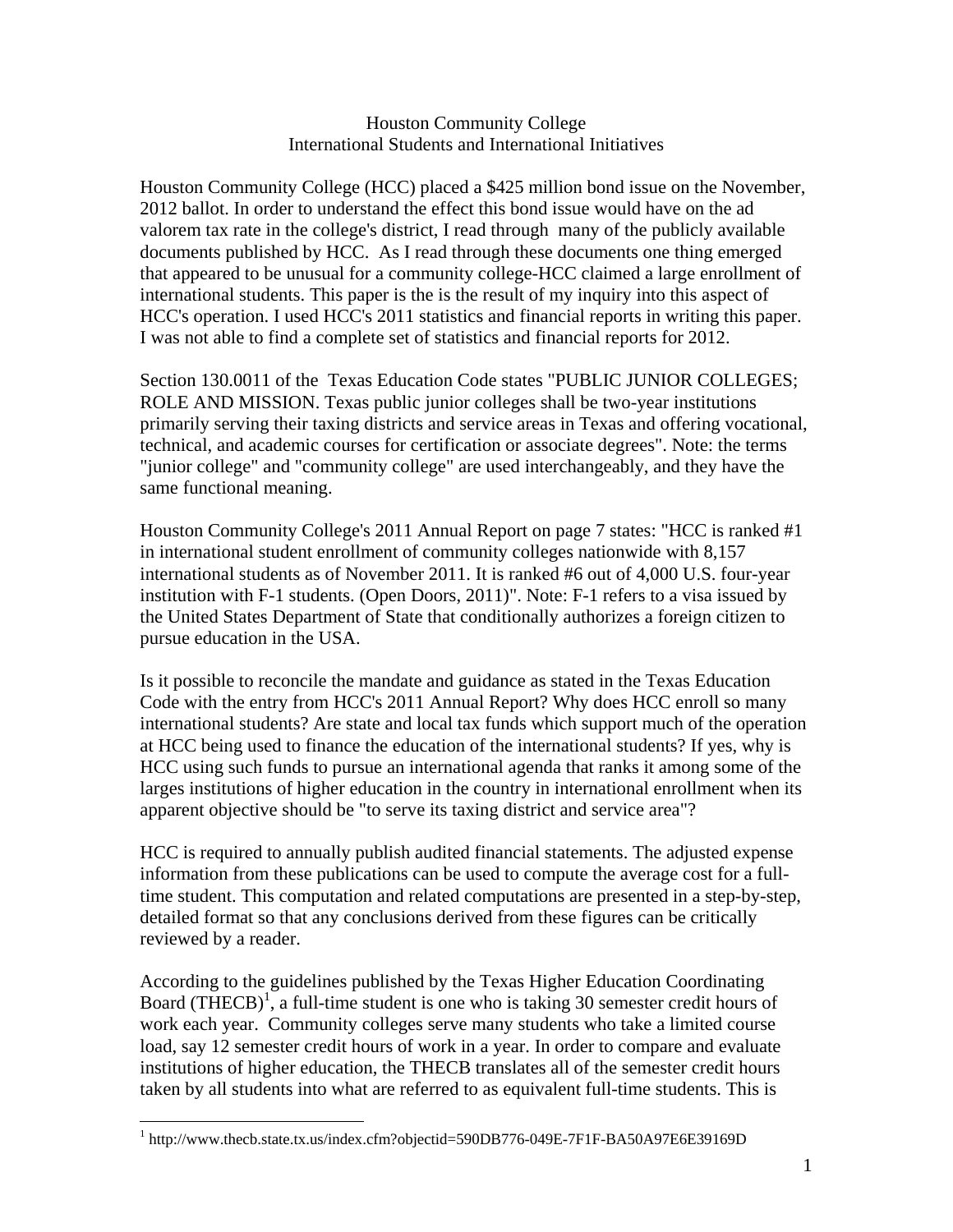done by dividing all of the semester credit hours taken by all students by 30 semester credit hours. HCC's 2011 Annual Report on page 35 states total student enrollment of 75,235 and full-time equivalent enrollment of 41,742.

It is difficult to secure an accurate count of HCC's international students. The audited financial statements do not specifically address the issue. HCC publishes a report called a Fact Book. The HCC 2011-2012 Fact Book on page 15 displays this analysis of international students:

| <b>VISA TYPE</b>                    | Fall 11 |
|-------------------------------------|---------|
| Student visas                       | 3,853   |
| <b>Work Authorization</b>           | 473     |
| Refuges and Asylum                  | 127     |
| Undocumented (Noriega Bill)         | 1,111   |
| Other Visa Types                    | 355     |
| <b>Total International Students</b> | 5,919   |

A display on page 16 of the 2011-2012 Fact Book indicates that HCC enrolls students from 155 countries. The two countries with the most students are Mexico with 859 and Vietnam with 756.

I made an attempt to reconcile the count of 8,157 international students as written in the 2011 Annual Report with the count of 5,919 as shown above. My request under the Texas Public Information Act read as follows:

 Please provide any records that list or display the data that when summarized shows the count of international students in 2011 to be 8,157. Please refer to the passage on page 7 of the Annual Report 2011 which reads: "HCC is ranked #1 in international students enrollment pf community colleges nationwide with 8,157 international students as of November 2011".

 Please provide any records which reconcile the count of international students of 8,157, as noted above, with the entry on page 15 of the Houston Community College 2011-2012 Fact Book which lists the number of international students for 2011 as 5,919.

HCC' replied as follows:

 "After a thorough search, the College does not have any records responsive to your request. Under the Public Information Act, the College is not required to produce information which is not in existence".

Do no census records of HCC's international students exist; or is HCC playing a semantic game? Is this conducting the business of a public institution in a transparent manner? I leave it up to the reader to decide. Given the uncertainty about the number of international students enrolled at HCC, I will use the 5,919 to 8,157 range for the analysis which follows.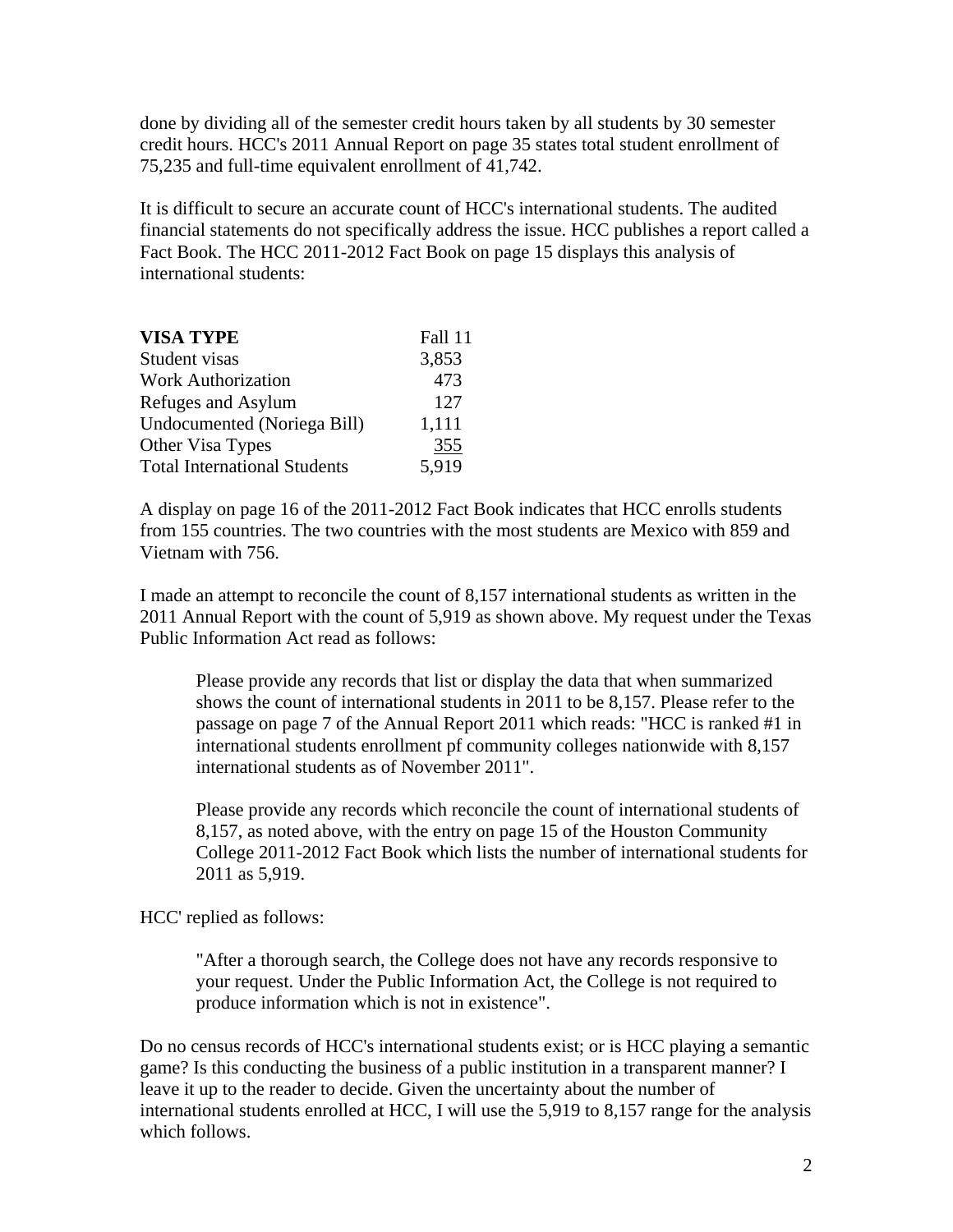HCC requires international students to take a full academic load of course work. I have assumed this to be 30 semester course hours. International students pay a higher tuition than in-district students. It is the same rate as the one charged to out-of-state students. According to the 2011 Financial Statement, page 64, the international student tuition and fees for 30 semester hours is: \$4.533

| Plus: Application Fee  | 75      |
|------------------------|---------|
| <b>Orientation Fee</b> | 50      |
| Total                  | \$4,658 |

My next objective was to compute HCC's average cost of educating a full time student. This was a step-by-step process which follows with related commentary:

| HCC's 2011 Financial Statement on page 12 was used a a source for these entries: |               |
|----------------------------------------------------------------------------------|---------------|
| <b>Total Operating Expense</b>                                                   | \$357,021,152 |
| <b>Non-Operating Expenses</b>                                                    | 10,550,397    |
| <b>Interest on Capital Related Debt</b>                                          | 29,424,886    |
| Hurricane Ike Expenses                                                           | 284,103       |
| <b>Total Expenses</b>                                                            | \$397,280,538 |
| Some of these expenses were offset by revenue:                                   |               |
| Sales and Services of Educational Activities                                     | 369,530       |
| <b>Auxiliary Enterprises</b>                                                     | 14,535,914    |
| Non-Operating Revenue (Other)                                                    | 6,153,631     |
| Net Expenses                                                                     | \$376,221,463 |
| Increase in Net Assets                                                           | 14,879,995    |
| Net Expenses +Increase In Net Assets                                             | \$391,101,458 |

An expense category called Public Service is not a core function of HCC related to the education of enrolled students. The THECB defines Public Service as "...funds expended for activities that are primarily to provide non-instructional services beneficial to individuals and groups external to the institution". I deducted expenses attributed to it from Net Expenses + Increase in Net Assets

\$391,101,458

|                                       | 0.11111770                                                                       |
|---------------------------------------|----------------------------------------------------------------------------------|
| Less: Public Service                  | 11,766,675                                                                       |
| Difference                            | \$379,334,783                                                                    |
|                                       | I assumed that Federal Grants of \$16,064,089 paid for all of the Public Service |
| expenses: Federal Grants              | \$16,064,089                                                                     |
| Less: Public Service Expenses         | 11,766,675                                                                       |
| Balance in the Federal Grants Account | 4,297,414                                                                        |
|                                       | Hurricane Ike Expenses are one-time, not instructional related expenses,         |
|                                       | so I deducted them from the remaining Net Expenses + Increase in Net Assets:     |
|                                       | \$379,334,783                                                                    |
|                                       | 284,103                                                                          |
|                                       | Balance: Net Expenses + Increase in Net Assets \$379,050,680                     |
|                                       | Hurricane Ike Expenses will most likely be reimbursed by the federal             |
|                                       | government, so I deducted them from the revenue account Federal Grants:          |

Federal Grants (Balance in Account, from above) \$4,297,414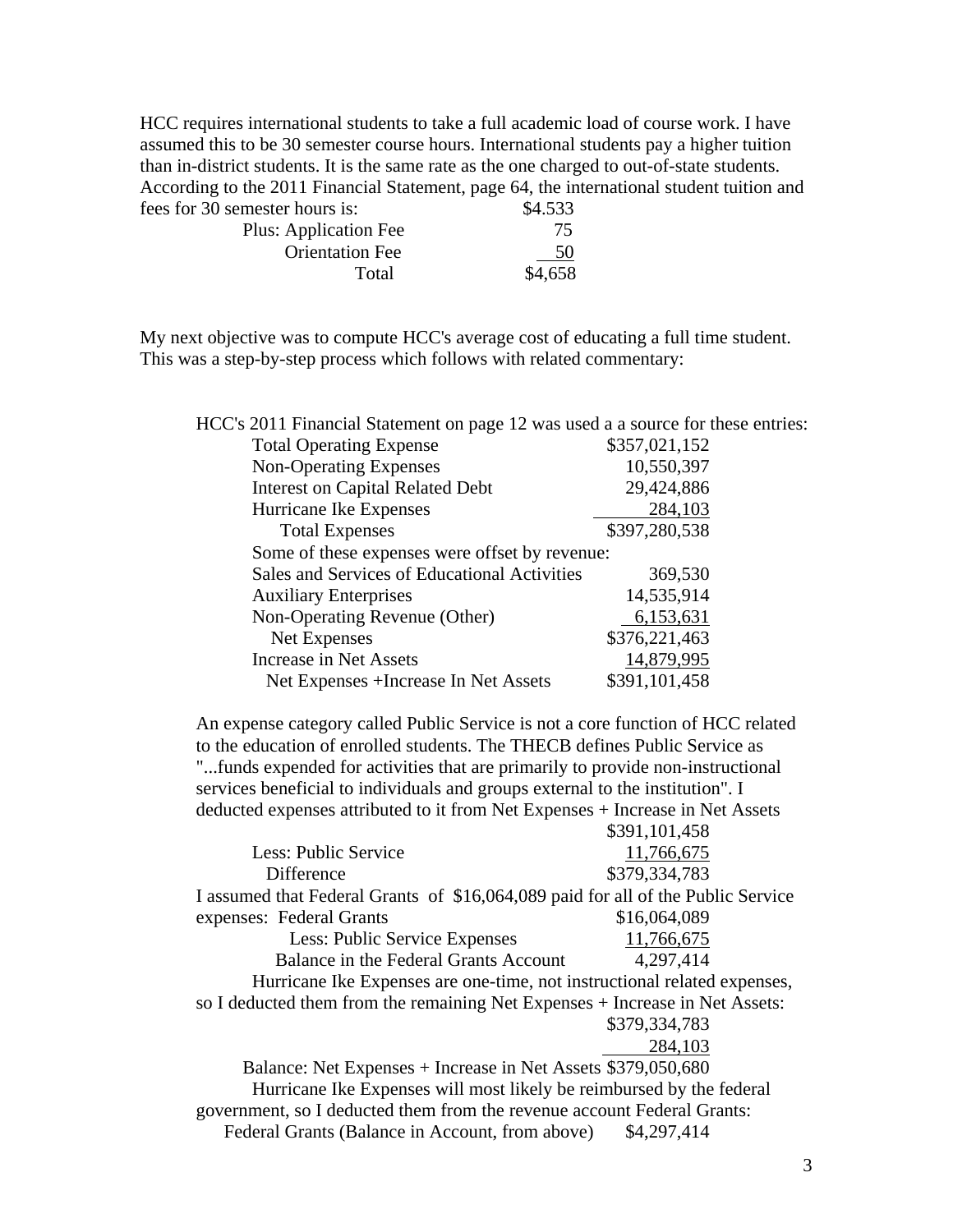| Hurricane Ike Expenses             | 284,103     |
|------------------------------------|-------------|
| Federal Grants (Remaining Balance) | \$4,013,311 |

All of the remaining sources of revenue must pay for (equal) Net Expenses + Increase in Net Assets. S large portion of this revenue is paid directly by students or on behalf of students through the federal grant program Title IV:

| <b>Brought Forward</b>                                            |  | \$379,050,680 |
|-------------------------------------------------------------------|--|---------------|
| Less: Tuition and Fees                                            |  | 67,907,897    |
| <b>Title IV Grants</b>                                            |  | 96,171,936    |
| Balance Net Expenses + Increase in Net Assets                     |  | \$214,970,847 |
| The remaining sources of revenue must balance with $$214,970,847$ |  |               |
|                                                                   |  |               |

| Federal Grants (Balance in Account) | \$4,013,311   |
|-------------------------------------|---------------|
| <b>Non-Government Grants</b>        | 1,283,150     |
| Gifts                               | 1,573,601     |
| <b>Investment</b> Income            | 566,945       |
| <b>State Grants</b>                 | 6,448,589     |
| <b>State Appropriations</b>         | 84,838,315    |
| <b>Local Grants</b>                 | 275,085       |
| <b>Ad Valorem Taxes</b>             | 115,820,065   |
| <b>Nursing Shortage Grant</b>       | 151,786       |
| Total                               | \$214,970,847 |

 Note that state funds and local taxes cover the vast majority of the cash requirements of HCC not paid by students or,on behalf of students, by federal Title IV grants.

| Net Expenses                                                               | \$376,221,463 |
|----------------------------------------------------------------------------|---------------|
| Less: Public Service Expenses                                              | 11,766,675    |
| Hurricane Ike Expenses                                                     | 284,103       |
| <b>Expenses Attributable to Student Education Activities</b>               | \$364,454,788 |
| There are two offices within HCC whose activities are only directed toward |               |
| international students. The total budget for these offices is \$1,200,000. |               |
| Deducting expenses unique to international students:                       |               |

| \$364,170,685 |
|---------------|
| 1,200,000     |
| \$362,970,685 |
|               |

Average Expenses Per Full-Time Equivalent Student

 $\overline{a}$ 

 $$362,970,685/41,742$  Students = \$8,696/ FTE Student

 Note: This cost/student compares well with the expenditures per full time equivalent student as published by the THECB of \$7,883. The THECB does not include non-operating expenses and interest on the debt which amount to  $$958/student$  at HCC.<sup>2</sup>

Average expenses unique to international an international student:

 $$1,200,000/8,157$  students =  $$147/interrational student$ 

 $2$  www.thecb.state.tx.us Click as follows>Data Resources and Tools>Accountability Systems>Institutional Efficiency and Effectiveness>Tow-Year Institutions>Community Colleges; Select PDF Version "Complete Report" in the top right corner of the page.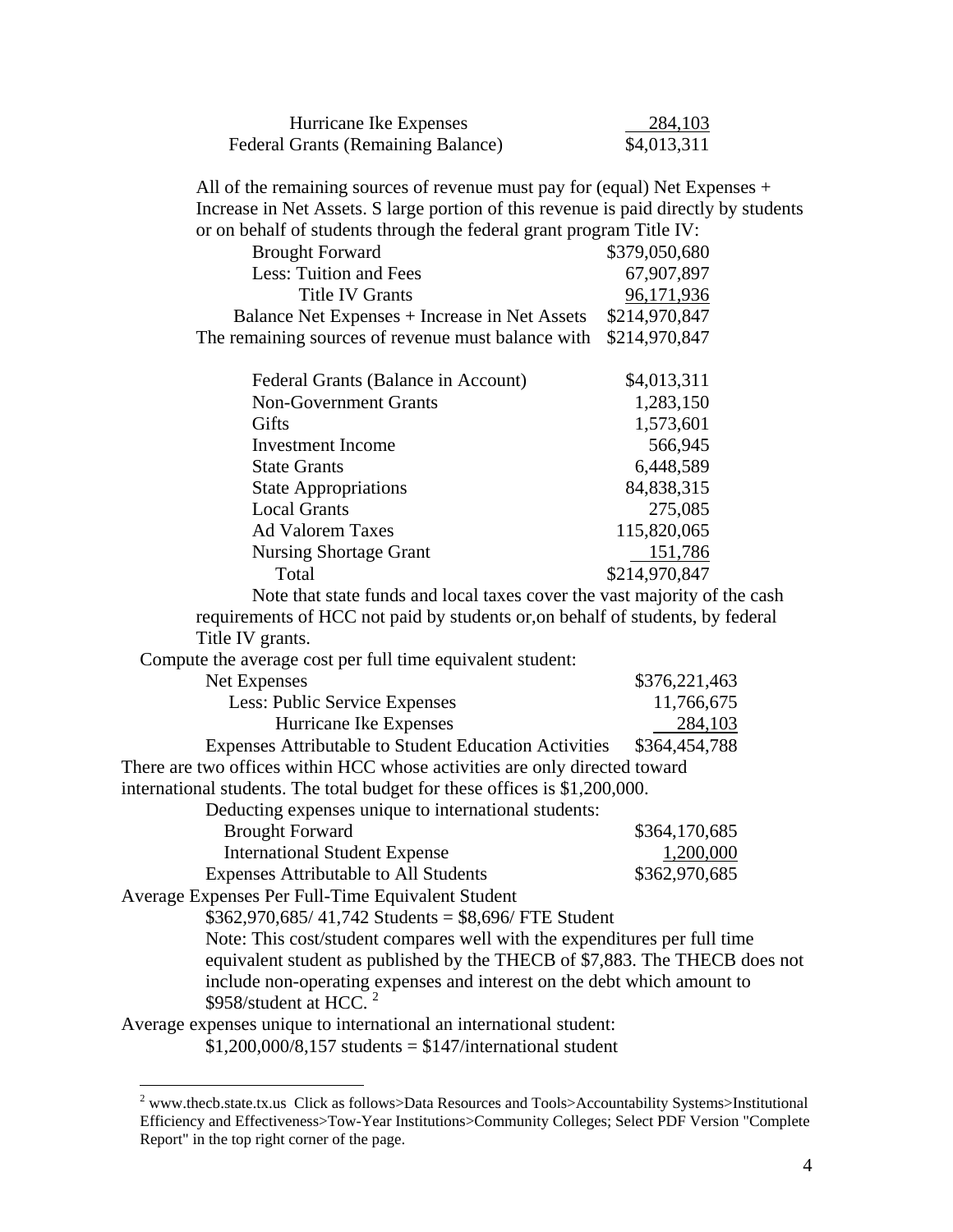Note: This per student expenditure would be \$203 if an international student population of 5,919 were used.

Average cost per international student:

| Average Per Student                                              |                  | \$8,696 |
|------------------------------------------------------------------|------------------|---------|
| Unique to an International student                               |                  | 147     |
| Total                                                            |                  | \$8,843 |
| Costs per international student not covered by tuition and fees: |                  |         |
| <b>Total Cost</b>                                                | \$8,843          |         |
| <b>Tuition and Fees</b>                                          | 4,658            |         |
| <b>Total Difference</b>                                          | \$4,185/ Student |         |

Two different published counts of HCC's international students exist-8,157 and 5,919. In addition, some adjustments need to be made in these counts to reflect certain conditions under which HCC operates. The term "Undocumented (Noriega Bill)" that names a row in the **VISA TYPE** table (Page 2 ) refers to a bill that passed in the Texas Legislature that allows undocumented students to go to college and pay in-state tuition and fees provided that they have been residents for three years and graduated high school or received a GED in Texas. This is a conscious effort by the legislature to provide for the education of these students who will most likely be citizens of Texas in the future. I assumed that their education at HCC that is not paid for by tuition and fees is fully paid for by state funds. In addition, I assumed that the students under the Refuges and Asylum and Work Authorization classification are enrolled by virtue of decisions made by the federal government over which HCC has virtually no control. My analysis follow:

| The in-district tuition and fees for thirty hours is \$2,028.                   |  |
|---------------------------------------------------------------------------------|--|
| The average cost attributed to an international student for 30 hours is \$8,843 |  |
| \$8,843                                                                         |  |
| 2,028                                                                           |  |
| \$6,815 Paid by funds other than tuition and fees.                              |  |
| Undocumented (Noriega Bill) - 1,111                                             |  |
| Refugees and Asylum<br>127                                                      |  |
| <b>Work Authorization</b><br>473                                                |  |
| 1,711<br>Total                                                                  |  |

Total expenses not covered by tuition and fees: 1,711 students X  $$6,815$ /student = \$11,660,465

In doing my final analysis of HCC expenses that are covered by public funds, I will be deducting \$11,660,465 from two sources of funding. I assumed that the Work Authorization Visas expense was created by the federal government, so I applied the balance of Federal Grants to this cost:

| <b>Total Expenses</b>           | \$11,660,465 |                                 |
|---------------------------------|--------------|---------------------------------|
| <b>Federal Grants Remaining</b> | 4,013,311    |                                 |
| Difference                      | \$7,647,154  | Balance in Federal Grants = \$0 |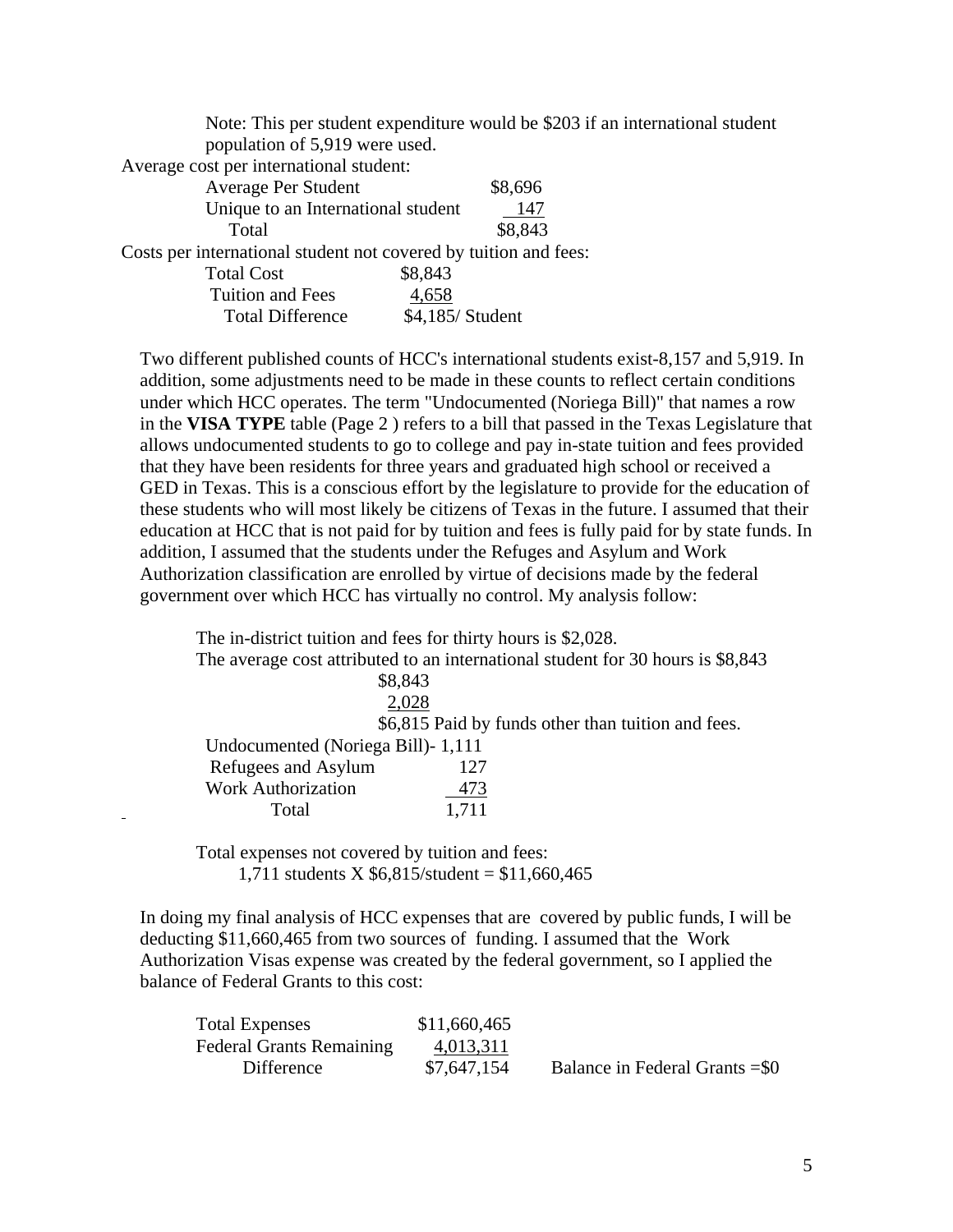1,111 of the VISA students are attending under the provisions of the Noriega Bill, a State of Texas requirement, so I applied the remaining expenses for educating these student to State of Texas accounts:

Assume that the number of international students is 8,157 as claimed in HCC's 2011 Annual Report instead of 5,919 as indicated in the 2011-2012 Fact Book:

| International Students 2011 Annual Report  | 8,157        |
|--------------------------------------------|--------------|
| Adjustment: Noriega, Asylum, Work Students | <u>1,711</u> |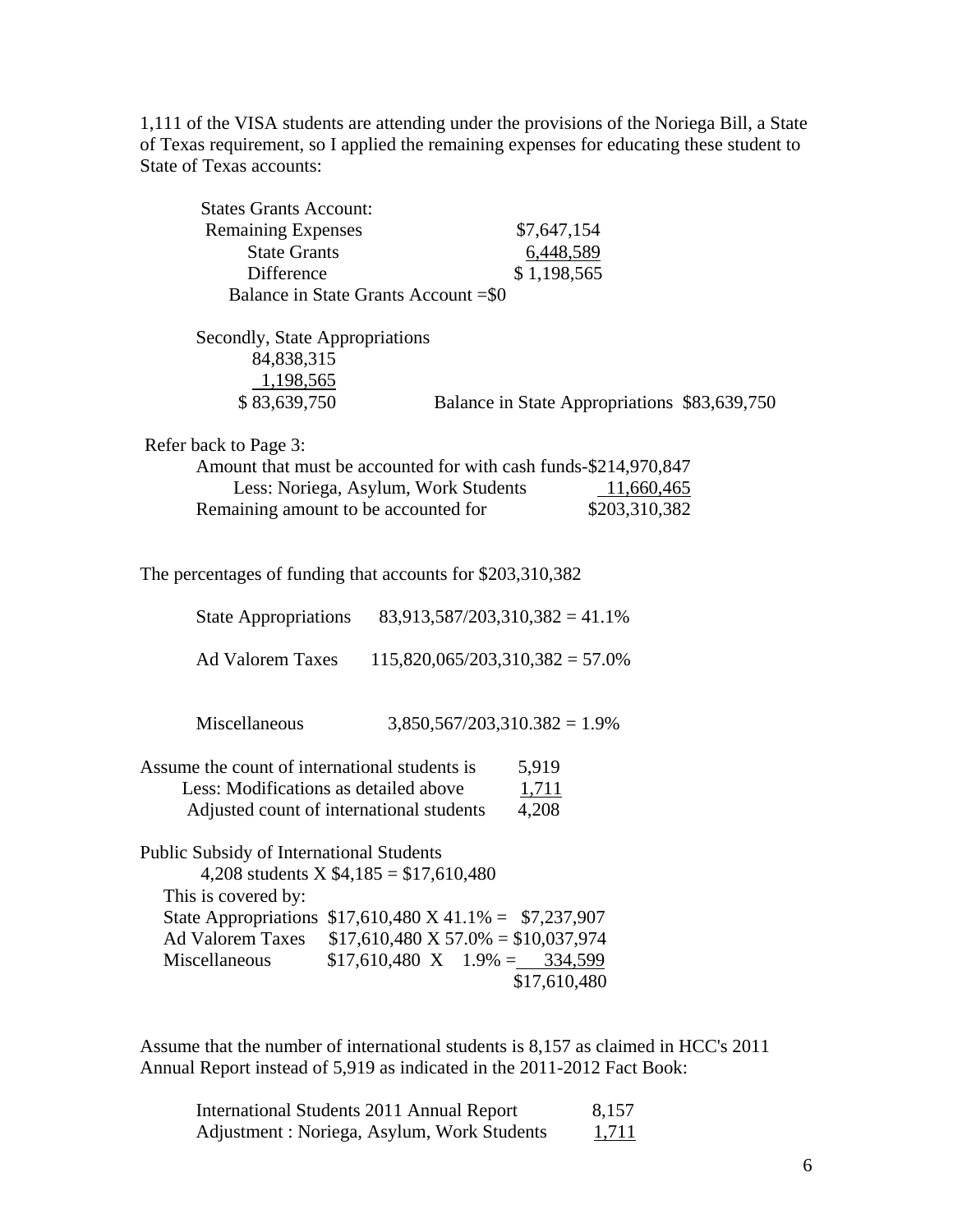Adjusted Count International Students 6,446 Cost of international students not covered by tuition and fees: 6,446 students  $X $4,185/\text{student} = $26,976,510$ 

This subsidy is covered by:

| <b>State Appropriations</b> | $$26,976,510 \text{ X } 41.1\% = $11,087,346$ |
|-----------------------------|-----------------------------------------------|
| <b>Ad Valorem Taxes</b>     | $$27,976,510 \times 57.0\% = $15,376,610$     |
| Miscellaneous               | $$27,976,510$ X $1.9\% = $512,554$            |
|                             | 26,976,510                                    |

HCC's Board of Trustees and HCC's management has apparently made a decision to encourage a substantial number of international students to enroll. They tout their apparent success in this effort by publicizing that "HCC is ranked #1 in international students enrollment of community colleges nationwide...". My concern is that they are doing this at a cost between \$17,275,881 and \$26,463,956 in tax money. Tax money that can be directed wholly or substantially to addressing local needs or returned to taxpayers. As best I can determine, HCC has done nothing illegal or unethical in emphasizing international effort. But what may be legal or ethical may not constitute a wise use of limited resources.

Much of the economic and cultural activity in Houston is influenced by international business and social exchanges. It is reasonable to assume that local schools will be similarly influenced. It is also reasonable to assume that expending some local resources on providing an international perspective for local students constitutes a good investment in enriching their education. The question becomes one of how much to spend given a defined education objective.

The United States has many institution of higher education that actively encourage foreign students to enroll. These colleges offer some of the best educational services available anywhere in the world. Foreign countries realize the value of the educational opportunities available in the USA, so they willing pay the full cost of an education for their student to study here. The University of Washington charges foreign students over \$28,000/year to study full time. This covers the full cost of the foreign student while allowing the university to incorporate an international ambience into campus life. Many other universities promote similar educational opportunities, and they charge similar tuition to cover the cost of foreign students.

The federal government has prime responsibility in this country for foreign affairs and relations. The discharge of this responsibility is reflected in the operation and funding of the Fullbright Program. This program provides scholarships for USA student to study abroad and for foreign students to study in USA institutions. The scholarships are jointly funded by the USA and the participating foreign governments. The current USA budget for this program is \$238 million per year. This program is funded by all federal taxpayers with the objective of fostering international understanding and cooperation.

Given that the federal government is active in financing international education and that many nations are more than willing to pay the full cost for the education of their students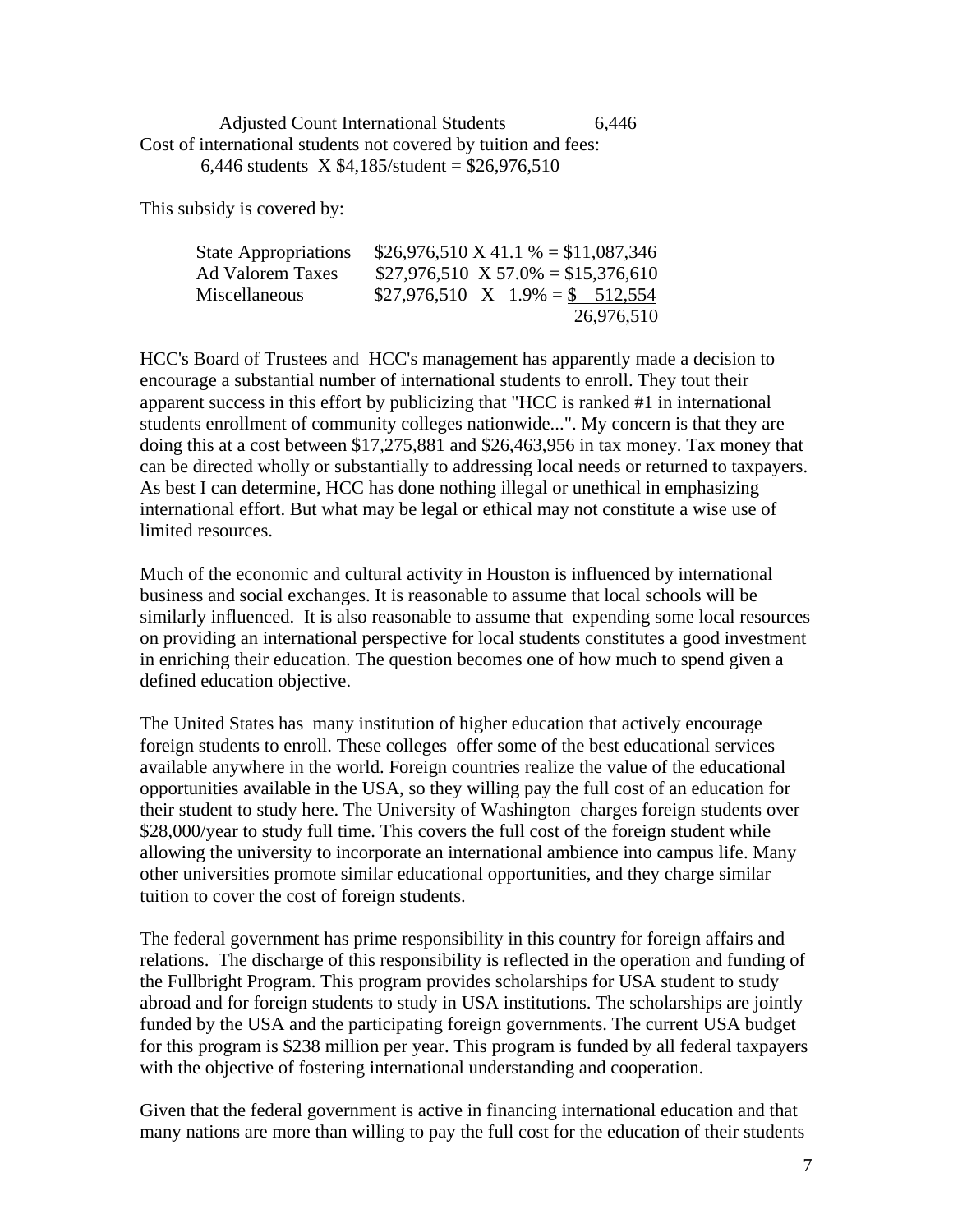at USA institutions, how much should state and local taxpayers invest in educating foreign students? I contend that this commitment should be very modest. If HCC wants to offer educational services to the international market at price that cover their full cost, I would encourage it. The school and the community would both benefit from the international commerce and cultural contacts. If HCC wants state and local taxpayers to finance their international initiatives, I raise my voice in respectful disagreement.

HCC's taxing district overlaps several other taxing districts. If HCC were not directing the current tax sums to financing international students, other taxing entities could raise taxes for many pressing local issues without causing the tax burden on individual taxpayers to increase. HCC's tax reduction would offset other local tax increases. Local roads need repair and replacement; drainage work is a pressing need in many neighborhoods; and many neighborhoods need more police officers on patrol.

Another alternative is to apply the tax subsidies that currently finance the education of international students to an across-the-board reduction in tuition and fees for in-district students.

There is always the alternative of returning the tax money to the ones who currently pay it. We have a choice. We can subsidize the education of student from around the globe or we can direct the tax to local or state issues. The world will no doubt be better off if we do the former, but we will sacrifice the opportunity to enhance local public benefits in order to reach such international objectives.

I presented an early draft of this paper to an official at HCC. This official responded informally via email to the issues I raised with one of the most deceptive and specious series of arguments that I have ever encountered. Naturally this informal response is not an official policy statement, but I have good reason to believe that it represents what such a statement would look like should one be issued. My best guess is that this official was coached by someone who wished to defend current HCC policy. Mentioning this official's name accomplishes nothing of value, so this official shall remain anonymous. I will summarize each of the official's responses, and I will attach my point-by-point refutations.

This official indicated that I made the following errors in analysis:

**1.The HCC official stated**: "You included in expenses monies we do not use for educating our students such as depreciation and auxiliary expenses."

First, auxiliary enterprises needs to be defined. Auxiliary enterprises are separate business activities at a college that furnish goods and service to students, faculty, staff, other institutional departments, or incidentally to the general public. Auxiliary enterprises charge a fee directly related to, although not necessarily equal to, the cost of providing the good or service. Some examples are food services, health services, athletics, and parking.

My response: I specifically offset auxiliary expenses with auxiliary revenue. The 2011 entries are: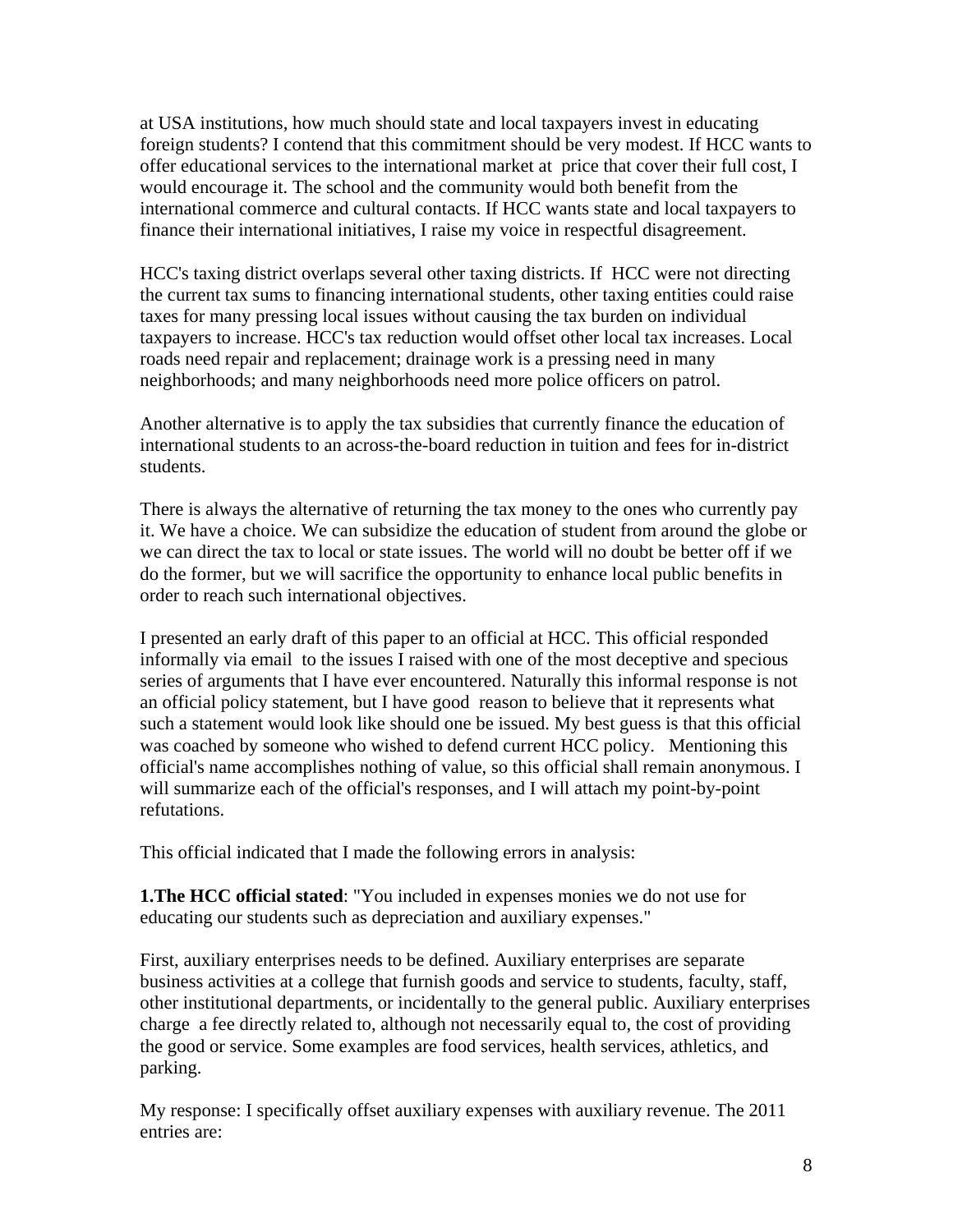Auxiliary Revenue \$14,535,914 Auxiliary Expenses 14,607,330 Deficit (71,416)

This small operating deficit is an expense that HCC must cover with revenue from other operations. The other operations are educating students, so this expense gets added to the expenses associated with educating students.

Depreciation is an accounting convention that reflects the empirical reality that there is a cost associated with providing the services of long-lived assets like buildings, classroom furnishings and information technology equipment. All of these long-lived assets are used in the education of students so their costs should be properly reflected in the cost of educating the students.

**2. The HCC official stated**: "International students move here and pay various taxes (ie. sales tax, property tax, gas tax, etc.)."

My response: Yes, international students pay certain local taxes directly and indirectly. They also benefit from local public services. How much in taxes would an international student living in Houston have to pay per year in order to offset the \$4,185 that his or her education is subsidized?

Rental of property on the tax roll for \$100,000 :

| <b>HISD</b>                            |                   | $$100,000 \text{ X } $1.160 \text{/} $100$ | \$1,160 |
|----------------------------------------|-------------------|--------------------------------------------|---------|
| Harris County                          | "                 | .400/\$100                                 | 400     |
| H.C. Flood Control                     | "                 | .028                                       | 28      |
| Port of Houston                        | "                 | .019                                       | 19      |
| H.C. Hospital                          | $^{\prime\prime}$ | .182                                       | 182     |
| H.C. Dept. of Edu.                     | "                 | .006                                       | 6       |
| <b>HCC</b>                             | "                 | .097                                       | 97      |
| City of Houston                        | $^{\prime\prime}$ | .638                                       | 638     |
| Sub Total                              |                   |                                            | \$2,530 |
| Taxable purchases of $$20,061 (8.25%)$ |                   |                                            | 1,655   |
| Total-                                 |                   |                                            | \$4,185 |

 I leave it up to the reader to decide if the average international student lives in a \$100,000 residence and purchases as much as \$20,000 in taxable products and services. This would be the gross taxes paid. Every resident of Houston receives benefits from taxes paid such as police and fire services and transportation services, so the net contribution to taxing entities is going to be the difference between the gross taxes paid and the services or benefits received. Given this scenario, an international student would indirectly pay taxes to HISD and receive few or no benefits in return. Compare this scenario to the taxes paid to the City of Houston which provides public safety services that benefit the student. Taking this analysis one step further, the student pays state sales tax some of which is returned to HCC to finance the education of the student.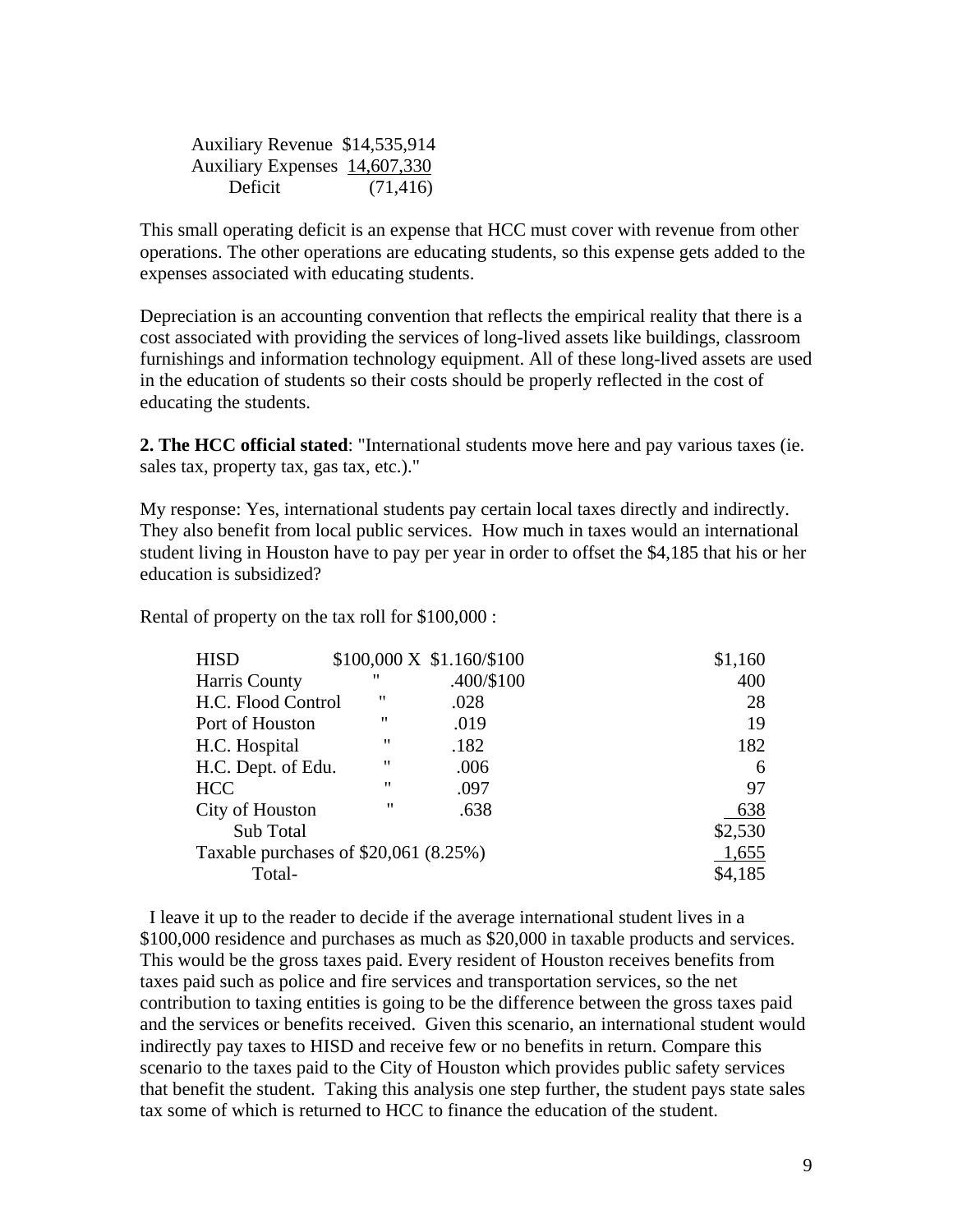A complete economic analysis of international students at HCC is complex and well beyond the scope of this paper. If the reader is interested in the methodology used in such an analysis, refer to: Economic Impact of International Education at Public Post-Secondary Institutions.<sup>3</sup> This report is predicated on the assumption that the surveyed schools set their tuition and fees at "cost-recovery level" (page 9). HCC does not fully cover its costs for international students, so any macroeconomic analysis of HCC's education of international students would have to factor in the state and local tax subsidies. Suffice it to say that the average international student at HCC would have to live well and spend generously to provide a net economic benefit to the local economy.

Consider an alternative. Use the funds that currently subsidize the education of international students to lower taxes paid by local citizens and property owners. These citizens, on average, currently pay the full cost of the public benefits they receive, so a tax savings would add directly to their discretionary income. They could purchase additional products and services, or they could save the amount of the tax reduction. In either case, local citizens benefit.

**3.The HCC official stated:** "HCC budgets for a designated number of students each year, say 75,000 total students which translated into roughly 34,000 full-time equivalent students. HCC can add approximately 7,500 additional international students at virtually no additional cost; therefore, the additional revenue associated with these students represents a profit for HCC. This additional revenue includes both tuition paid by international students and state appropriations paid based on the number of semester credit hours taught."

My response: Well managed business entities will pursue profitable opportunities until there is no profit remaining in the particular activity. If HCC is making a good profit on international students, HCC should continue to enroll more international students. In fact, HCC could make so much profit on international students that local taxpayers will no longer have to subsidize its operations through ad valorem taxes.

This is obviously taking the HCC official's argument and pushing it to an extreme in order to demonstrate that the initial claim of "profitability" has no merit. Given HCC's costs and tuition rates there is no chance that enrolling any additional students will be, on average, profitable for HCC if quality standards are to be maintained.

The contention that some additional students can be enrolled at HCC without imposing additional costs has some validity in the short run(1-2 years). If faculty members are employed so as to establish a student to faculty ratio of 17, one or two additional students can be added, in the short run, to each class at little or no additional cost. Naturally, if the 1 to 17 ratio was initially established so that professors can have adequate time to address student concerns and needs, the higher ratios will eventually affect the quality of the learning experience as the additional students place demands on the professor. In the long run, a college must hire additional professors if it intends to maintain a student to faculty ratio of 17. When these professors are hired their cost must be accounted for by the extra

 $\overline{a}$ 

 $3$  http://www.aved.gov.bc.ca/publications/docs/int-ed-report060405.pdf. This paper analyzed the economic impact of international education in British Columbia.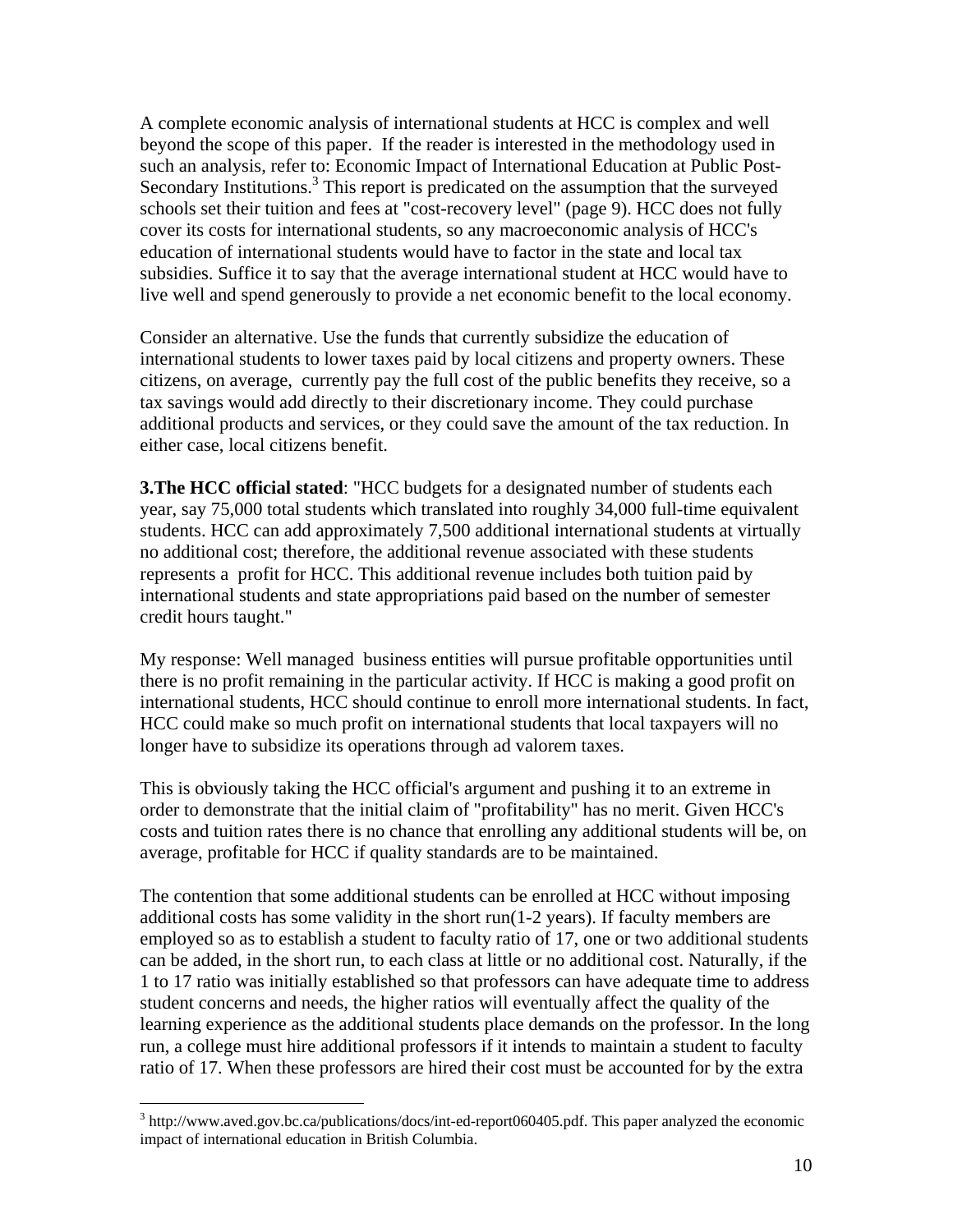students who pushed the student-to-faculty over the 17 mark(tipping point)that was established as a benchmark for quality. In the final analysis, the cost, on average, of every student must be covered by revenue. This revenue can be various combinations of tuition, taxes and other funds. The total of all of these revenue sources per student must on average, equal or exceed the average cost per student or the college will lose money. The contention that HCC can enroll between 5,919 and 8,157 international students at costs per student lower than the cost per student of its in-district and in-state students is nothing but an effort on HCC's part to justify a policy that is being heavily subsidized by state and local taxpayers. It's a deceptive argument that raises serious questions about HCC's willingness to transparently report its true costs to the public.

Readers who have some training in business accounting and economics will recognize that the above argument is bases on "marginal cost pricing". The paragraph below addresses this idea as it applies to HCC.

The HCC official additionally indicated that HCC could not reduce it total operating cost if the international students were not enrolled suggesting that their presence has little or no effect on operating costs. This is not accurate. HCC provides a service-education. While HCC incurs certain fixed costs that can not be materially reduced in the long-run such as the cost of buildings, most of HCC's costs are for personnel which can be reduced significantly in the long-run. Fewer students; hire fewer professors, administrators and counselors.

As noted at the beginning of #3, the HCC official included the state appropriation as part of the revenue that produced the so-called profit on international students. This state appropriation is based on the number of semester credit hours taught and classroom contact hours. This official is essentially treating state money as if it came from the international students in a two-party transaction as payment for services received. This is tax money exacted from state citizens and residents for the purpose of subsidizing higher education so that it is affordable to a large percentage of the citizens(a merit good). The HCC official was treating HCC as a operating entity separate from the state and taxpayers who subsidize it. This strongly suggests that HCC is taking a very narrow view of its obligation as a state entity to use resources providently as it expands its activities into foreign countries.

HCC's international interests are numerous and varied. These varied interests include: Office of International Student Services Office of International Initiatives Community College of Qatar, since May, 2010 Saigon Institute of Information Technology, since June, 2001

The financial statements covering HCC's operating agreement with the Community College of Qatar (CCQ) show:

|                 | 2010        | 2011        | 2012-unaudited       |  |
|-----------------|-------------|-------------|----------------------|--|
| Income          | \$1,358,845 | \$4,587,566 | \$6,682,193          |  |
| <b>Expenses</b> | 1,513,132   | 4,411,036   | 6,128,576            |  |
| Net.            | (154, 287)  | 176,530     | $553,617 = $575,860$ |  |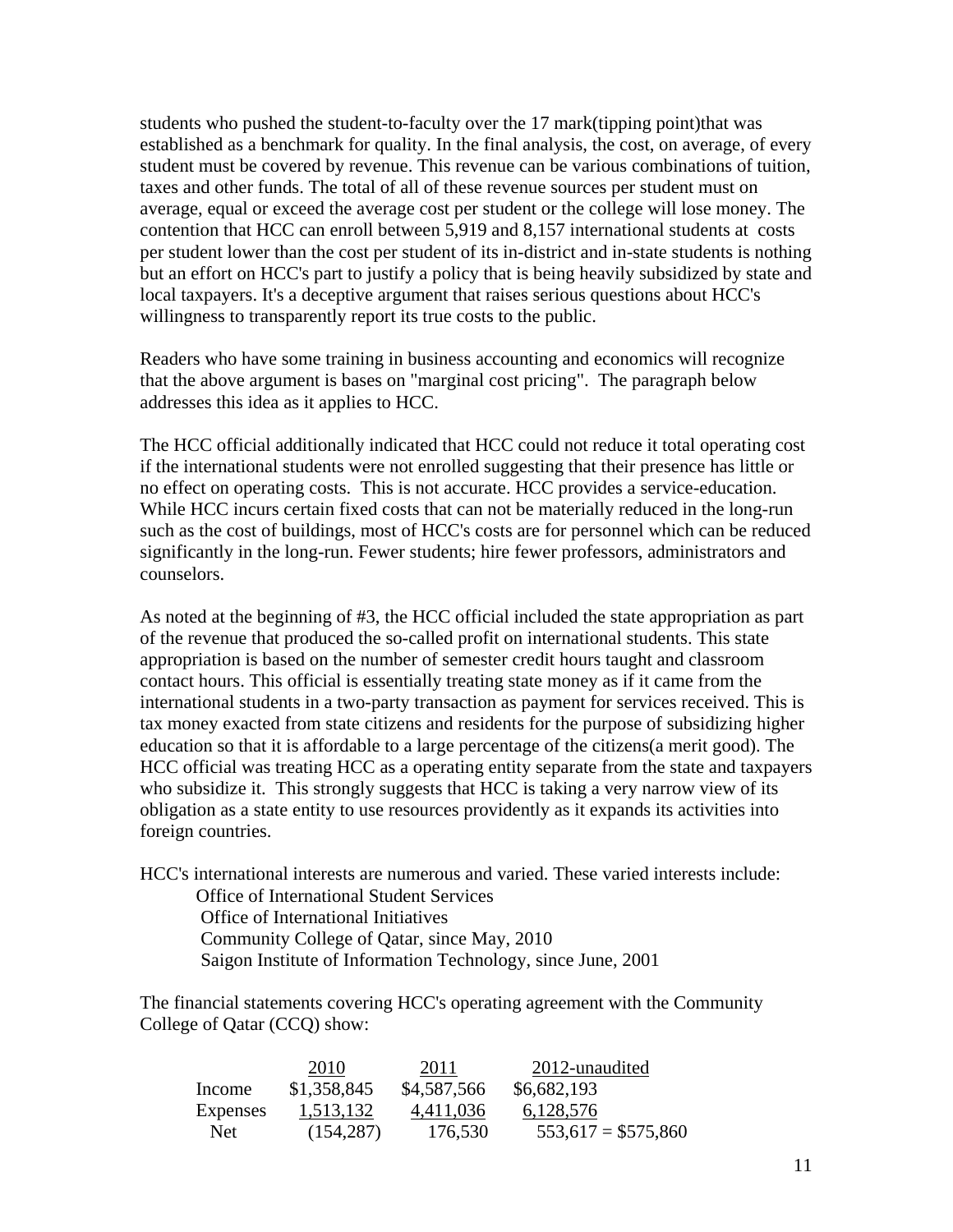The CCQ reimburses HCC for expenses plus some provision for overhead costs. This working agreement is a good illustration that HCC can sell some well-designed education service in the international market and recover the full costs of providing those services.

The 2011 Statement of Revenue & Expense for Saigon Tech is reproduced in Exhibit 2, page 13. This venture lost money in 2011. This loss was offset by a cash profit on the operation at the CCQ; still, the loss raises the question of whether the benefits are worth the costs.

In summary, HCC has apparently made a conscious decision to expand its local mandate and become one of the national leaders in the education of international students. This initiative can benefit local students by exposing them to the diverse cultures and perspectives in the global environment. In addition, the community can benefit from the international contacts and exchanges. Given that the vast majority of HCC's expenses are paid with tax funds of various kinds, the issue becomes one of how much are taxpayers willing to pay to secure these benefits for local students and the community. I contend that 1% of total expenses, approximately \$4,000,000, is a reasonable amount to invest in international ventures. Compare this amount to the estimated cost of the current subsidy for international students of \$17,275,881 to \$26,463,956.

There are many compelling alternative local public uses for funds HCC currently devotes to educating international students. In addition, our society is already devoting resources to the education of international students through activities like the Fullbright Program. Texas institutions of higher education that offer baccalaureate, masters and doctors degrees enroll many international students. HCC needs to reevaluate its international operations. It should significantly reduce the number of enrolled, subsidized international students. It needs to acknowledge that its international interests should be modest unless such efforts are fully self-funded. This more modest operating agenda may not be glamorous and it may not garner as many headlines, but it will show respect to the citizens who finance most of HCC's operations and allegiance to the spirit of Education Code's mandate "to primarily serve its taxing district".

Judson Bryant 281-558-1454 homewrte@hal-pc.org **houstonpublicpolicy.org**  Houston, Texas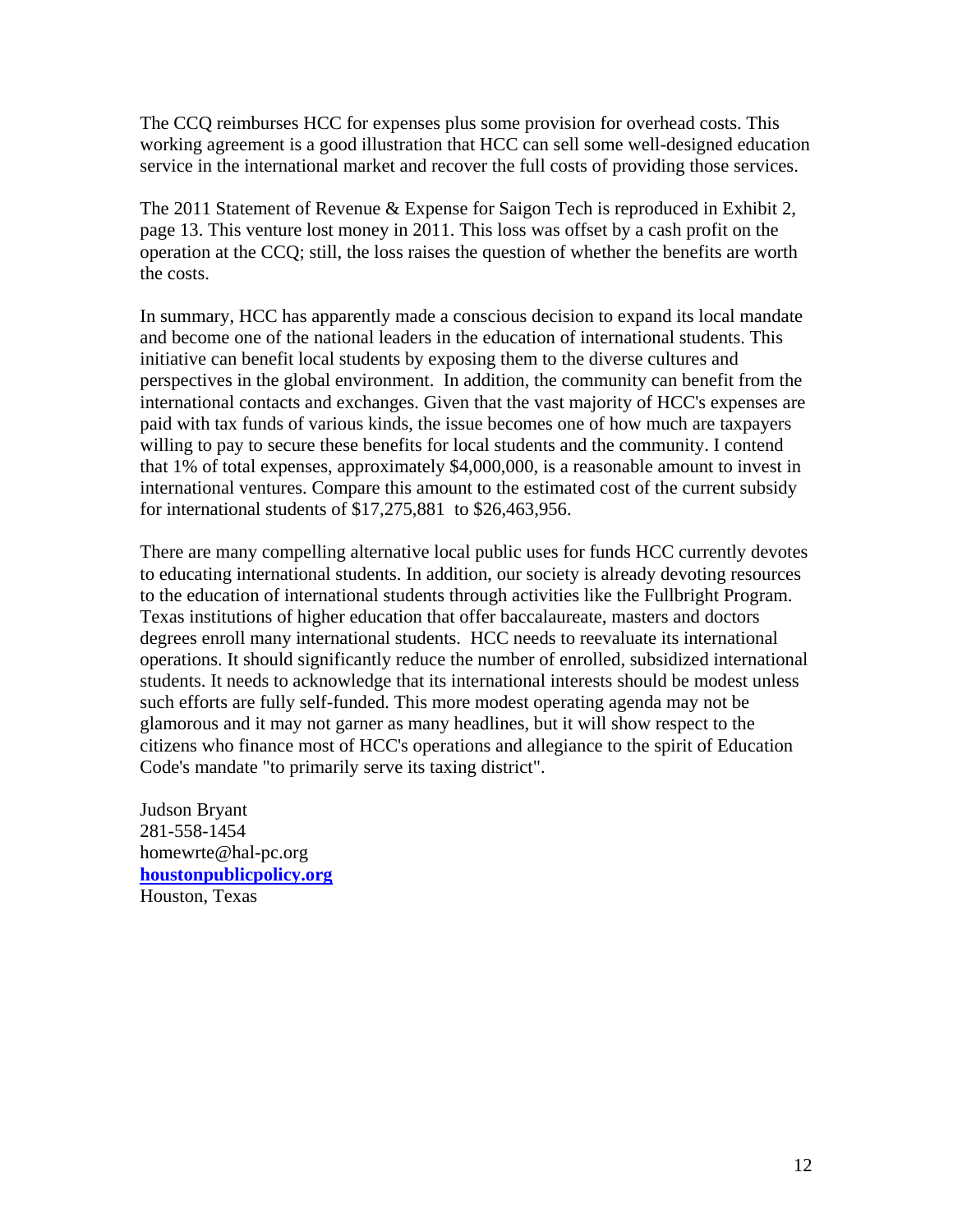## Exhibit 1

## HOUSTON COMMUNITY COLLEGE SYSTEM STATEMENT OF REVENUES,EXPENSES, AND CHANGES IN NET ASSETS FOR THE YEARS ENDED AUGUST 31,2012 AND 2011

| OPERATING REVENUE                            | 2012            | 2011            |
|----------------------------------------------|-----------------|-----------------|
| Tuition and Fees, Net of Discounts           | \$70,263,778    | \$67,907,897    |
| <b>Federal Grants and Contracts</b>          | 16,848,269      | 16,064,089      |
| <b>State Grants and Contracts</b>            | 5,152,251       | 6,448,589       |
| <b>Local Grants and Contracts</b>            | 95,226          | 275,085         |
| Non-Government Grants and Contracts          | 2,497,892       | 1,283,150       |
| Sales and Services of Educational Activities | 329,383         | 369,530         |
| <b>Auxiliary Enterprises</b>                 | 17,248,673      | 14,535,914      |
| <b>Total Operating Revenues</b>              | 112,435,472     | 106,884,25      |
| OPERATING EXPENSES                           |                 |                 |
| Instruction                                  | 105,922,654     | 112,617,878     |
| <b>Public Service</b>                        | 11,893,218      | 11,766,675      |
| Academic Support                             | 19,766,340      | 19,616,391      |
| <b>Student Services</b>                      | 30,377,150      | 31,901,438      |
| <b>Institutional Support</b>                 | 50,823,418      | 55,747,070      |
| <b>Operations and Maintenance</b>            | 28,005,711      | 28,350,817      |
| Scholarships and Fellowships                 | 61,504,372      | 65,346,087      |
| <b>Auxiliary Enterprises</b>                 | 18,848,802      | 17,067,466      |
| Depreciation                                 | 18,848,802      | 17,067,466      |
| <b>Total Operating Expenses</b>              | 342,878,460     | 357,021,152     |
| <b>OPERATING LOSS</b>                        | (230, 442, 988) | (250, 136, 898) |
| NONOPERATING REVENUES (EXPENSES)             |                 |                 |
| <b>State Appropriations</b>                  | 81,839,826      | 84,838,315      |
| Maintenance Ad Valorem Taxes                 | 105,943,722     | 94,083,625      |
| Debt Service Ad Valorem Taxes                | 17,694,297      | 21,736,440      |
| Gifts                                        | 2,053,638       | 1,573,601       |
| Investment Income, Net                       | 789,917         | 566,945         |
| <b>Interest on Capital Related Debt</b>      | (28, 498, 392)  | (29, 424, 886)  |
| <b>Title IV Grants</b>                       | 102,023,662     | 96,171,936      |
| Nursing Shortage Reduction                   | 14,038          | 151,786         |
| Hurricane Ike Expenses (Net of Recoveries)   | 11,635          | (284, 103)      |
| <b>Other Nonoperating Revenues</b>           | 9,329,493       | 6,153,631       |
| <b>Other Nonoperating Expenses</b>           | (11,256,714)    | (10, 550, 397)  |
| Net Nonoperating Revenues                    | 279,945,122     | 265,016,893     |
| <b>INCREASE IN NET ASSETS</b>                | 49,502,134      | 14,879,995      |
| NET ASSETS, BEGINNING OF YEAR                | 282,424,690     | 267,544,695     |
|                                              |                 |                 |